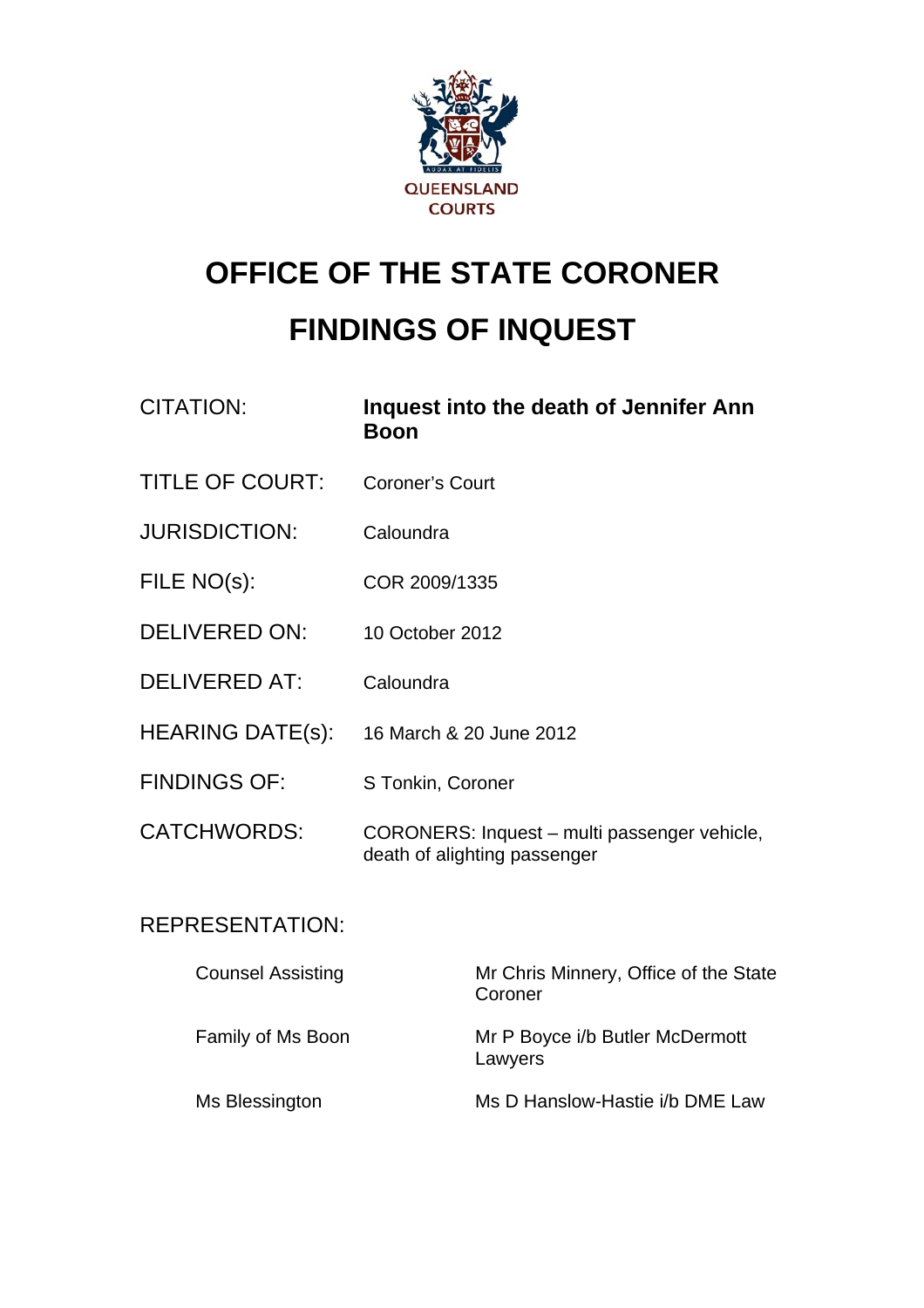### **Introduction**

Jennifer was the mother of three children, Crystal Ann, Jamay Elizabeth Ivy and Bradley Keith Boon, and was married to Trevor Boon, their father. She was 45 when she died on  $12<sup>th</sup>$  July 2009. The family applied for an inquest to be held<sup>[1](#page-1-0)</sup>, to enable the coroner to consider making comments<sup>[2](#page-1-1)</sup> under s. 46 on ways to prevent deaths from happening in similar circumstances in the future.

#### **Circumstances surrounding Jennifer's death**

Jennifer had been at a  $40<sup>th</sup>$  birthday celebration with her husband and other guests, at the Glasshouse Sports Club at Glasshouse Mountains. The organisers had chartered a Hino 35 seat Coaster Bus from Glasshouse Country Coaches to drop guests at their homes after the party. It was driven by Ms Louise Blessington, an experienced driver and employee of the bus company. Most of the 28 passengers were affected by alcohol. Mr Boon had decided to continue partying at another venue but Jennifer wanted to be dropped home at their address at 467 Peachester Road Beerwah. Access to the houses on this road is by service road parallel with the main road, and there is a series of entries from the main road into the service road, one just before 467, and another, level with 487 Peachester Rd (referred to in these findings as "487"). The driver was relying on the passengers to direct her where to turn into the access road to drop Jennifer close to her home, and she overshot the correct turn, and entered the service road closer to 487. She let Jennifer out outside 487, so she had to walk back to 467, two houses back. The service road was a dead end so Ms Blessington had to either turn the bus around or reverse back to the access road, to exit the access point where she had entered, to re-enter the main road. While reversing the bus, not having seen Jennifer who must have been standing behind the bus, she drove over her, causing fatal injuries. She and the passengers had noticed a bump, but she thought it was the bus wheels going over some bricks edging the driveway of 487. The passengers joked that she had hit a letter box. The bus continued on its way, the driver and passengers unawares that Jennifer had been fatally injured. Jennifer's body was found in the driveway of 487, by her husband, when he returned home much later that morning. Her mobile phone was lying close to her body, and he noticed the illuminated screen. He was of course devastated.

Ms Blessington, who was interviewed early that morning by investigating police, was initially charged by investigating police with driving without due care and attention, however the prosecution was withdrawn, prior to the hearing date 23<sup>rd</sup> April 2010.

#### **Matters for consideration at the inquest**

Most of the facts surrounding Jennifer Boon's death are uncontroversial.

 $\overline{a}$ <sup>1</sup> Coroners Act 2003 Qld s 30

<span id="page-1-1"></span><span id="page-1-0"></span> $2$  Coroners Act 2003 Qld s 46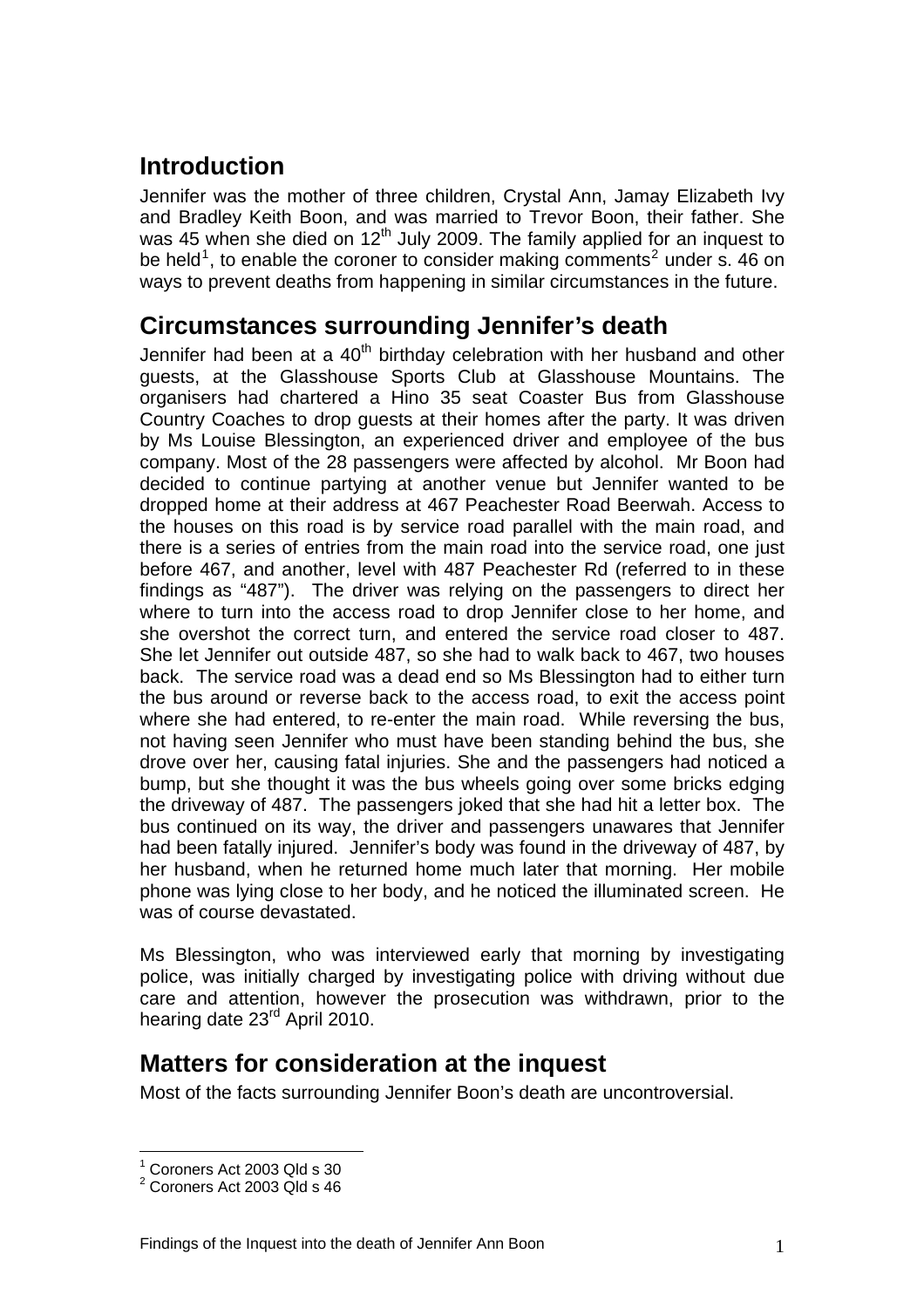The inquest investigated the manner of driving of Ms Blessington, and how Jennifer was run over by the bus.

Evidence was given by the investigating officer Senior Constable David Lonergan about the comprehensive investigation carried out by police, the results of which, including an investigation of the mechanical condition of the bus, interviews with passengers and the driver, survey of the accident site, were before the court in the form of the Sunshine Coast Forensic Crash Unit Coronial Report dated 20th February 2010 $^3$  $^3$ .

The bus was found to be in fine mechanical condition and the weather was fine and dry.

S/C Lonergan interviewed Ms Blessington, the driver, at 5.50am on  $12<sup>th</sup>$  July 2009 in a recorded interview.

Her relevant evidence in that interview was that after Jennifer alighted from the bus

- *Q. She has hopped out at that point, and from there you did not see her after that?*
- *A. No, as I said, she had walked, she started walking, there's a bit of a gully there, and she walked onto the gully there, and I was given directions off the next person, where the next drop was. They were just telling me as I was going along where the next drop off*  was, and it looked like she gone through, walked through the *bushes there, but obviously, not.*
- *Q. Okay, um, on, when you said when you reversed back, you could not see through the mirrors?*
- *A. Bus was all fogged up.*
- *Q. Is there any reason, um, on the side of the bus they have mirrors on the rights (sic) and left side*
- *A. Yes.*
- *Q. Could you see out of the left mirror at all*
- *A. It was very, you could see that it was just like blur. You couldn't u/t.. or anything like that.*

Curiously, at the inquest, she volunteered that the additional fact missing from the interview was that before commencing to reverse, being unable to see behind the bus, she alighted from the bus herself, and went to the back of the bus, where she had a clear view along the passenger side as well as behind the bus. She had a view in the dark of less than 5 metres up the road.

<span id="page-2-0"></span> 3 Exhibit A2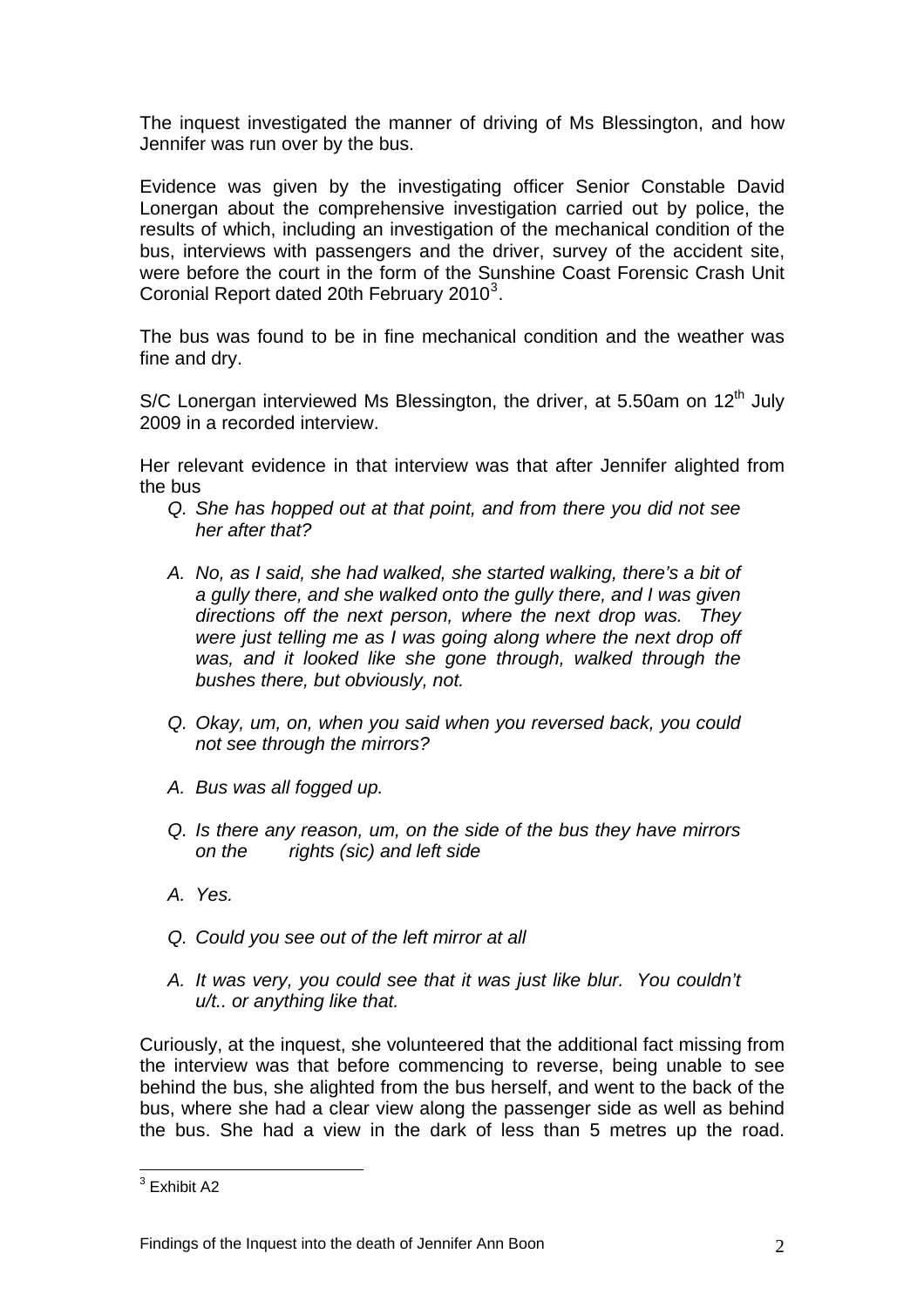Jennifer was nowhere to be seen. She was out of the bus for about one minute, she said to Mr Boyce, who was appearing for Mr Boon. She said that a few weeks after her interview with police, she contacted police again to tell them she had got off the bus, but that a second (or addendum) statement was not done. This was never put to S/C Lonergan.

She also said at the inquest, that she had used a cloth to wipe the rear vision side mirrors before starting to drive. She added at the end of her evidence, in reply to Mr Minnery, assisting the coroner, that she wiped the driver side mirror while sitting in the seat, and then "hopped out and wiped the other one" (i.e. the left mirror) before going to the back of the bus. She hadn't mentioned this earlier, as she hadn't thought to, was her explanation.

Additionally, in the interview with S/C Lonergan, she told him she had reversed, felt the bump, driven forward, and then continued reversing, before leaving the street by driving forward. At the inquest, she said she reversed, felt the bump then went forward before reversing again. She accepted that her memory would have been better closer to the time of the accident.

It was submitted by Mr Minnery and Mr Boyce, that it was not plausible she would have omitted to mention the matters relating to her ability to see behind the bus, when interviewed by S/C Lonergan the morning of the accident, and that she was inventing these details at the inquest, to embellish her original account. This, it was submitted, should affect her creditworthiness as to the entirety of her account.

This is a reasonable submission. It would be reasonable to expect that a witness giving a truthful contemporaneous account dealing specifically with visibility issues as a driver reversing a vehicle where they are alleged to have collided with a pedestrian, to have volunteered such material details about their own actions particularly where those material details would tend to exonerate them from liability. I am not satisfied her recollection at the inquest of the events of the evening/early morning was reliable, and I reject her evidence at the inquest to the extent it is inconsistent with the accounts of other witnesses.

The most helpful and indeed reliable evidence of the manner in which Ms Blessington drove the bus was given by Vicki Lyn Dunford, a partygoer, who was a passenger on the bus. She had only had one alcoholic drink all evening, before dinner, and was quite sober, indeed probably the most sober of all the passengers. She sat in the front row on the passenger side, near the door, on the aisle, so was in an excellent position to observe the driver and any passengers leaving the bus. She recalled Mr Boon alighting with his wife, and farewelling her before returning to the bus. She had no allegiance to the Boons, as she had not met them before the party. Her evidence was that the driver never left the bus, nor did she see her wipe the mirrors. She was convinced that had she seen her wipe the mirrors, she would recall that. She was aware of the first bump when the bus reversed, then moving forward, and then reversing again and possibly a second bump after which the bus went forward before heading off. There was no suggestion the driver reversed at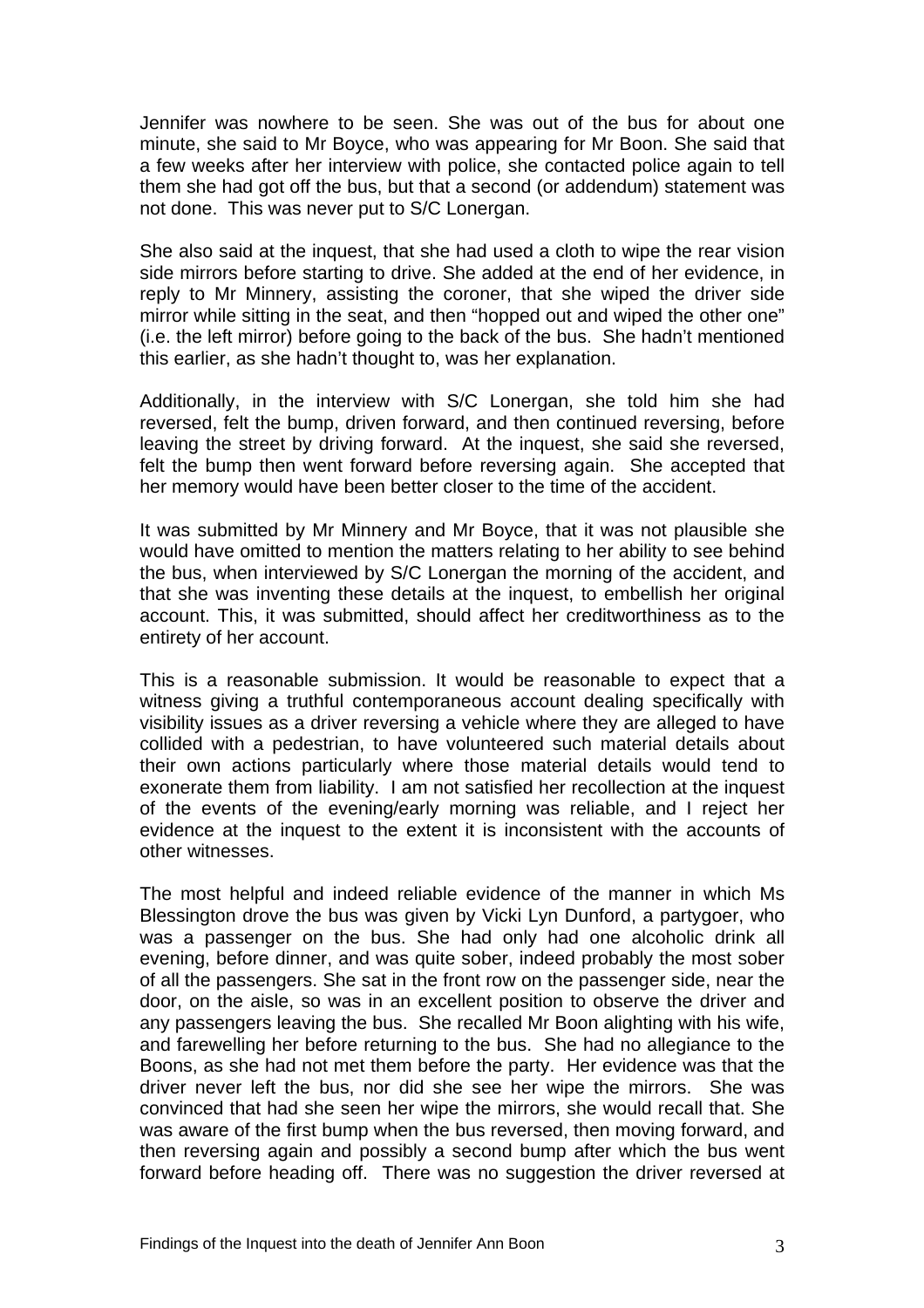speed, indeed she thought the speed was 5 kilometres per hour or so. She recalled in answer to her husband's comment after the first bump that that's what the outside mirrors are for, the driver saying "*if I could see out of them, I would*". She recalled sensing that the bump was on the left rear of the bus. She was not critical of Ms Blessington's manner of driving.

Wendy Louise Carey, another passenger, gave evidence also, however had had considerably more to drink, and her recollection, despite her best efforts, was not very clear. The most valuable evidence she could give was to confirm that the driver reversed very slowly. She was convinced the driver did not alight from the bus and that if she had done, Ms Carey would recall that. She had been seated not far behind the driver, on the aisle.

There was no allegation from any of the passengers that the driver was driving other than carefully and slowly in difficult conditions, where the bus windows were fogged up, and there was no street lighting. It was common ground that she had opened the driver side door and was leaning out while reversing, to see as best she could down the driver side of the bus, given the darkness and poor visibility.

The reversing lights and beepers on the back of the bus were found to be in working order and functioning on the night.

Ms Blessington said she thought Jennifer had walked into the bushes where she had alighted, and in my assessment, was entitled to expect that she would have walked down the street on the footpath towards her home, away from the back of the bus.

Jennifer was, according to the accounts of witnesses and the post mortem toxicology report, affected by alcohol, but was able to walk without staggering. She had a blood alcohol reading between .102 and .117mg of alcohol per 100 ml of blood, sufficient to impair her judgement.

When she was found, her mobile phone and a can of Jim Beam premixed drink were found close to her body. Phone records accessed at my request after the conclusion of the evidence reveal the following:

*at 11:40:27pm (shortly before midnight) on 12 July 2009, the operator of Ms Boon's mobile phone (0439 993 550) called her voicemail service, with the call being connected for five seconds. No information is available about how or why the call was terminated.[4](#page-4-0)*

The timing of this call to her voicemail is a little before the time she was most likely dropped off, as the driver had given evidence (which in relation to this detail I accept) that she arrived at the club at 11.45pm, consistent with the booking, and left with her passengers at midnight, dropping other people off before Jennifer, making the drop off time at Peachester Rd some time after midnight. Police estimate is around 12.30am.

 $\overline{a}$ 

<span id="page-4-0"></span><sup>&</sup>lt;sup>4</sup> Submission, Counsel assisting the coroner para 39.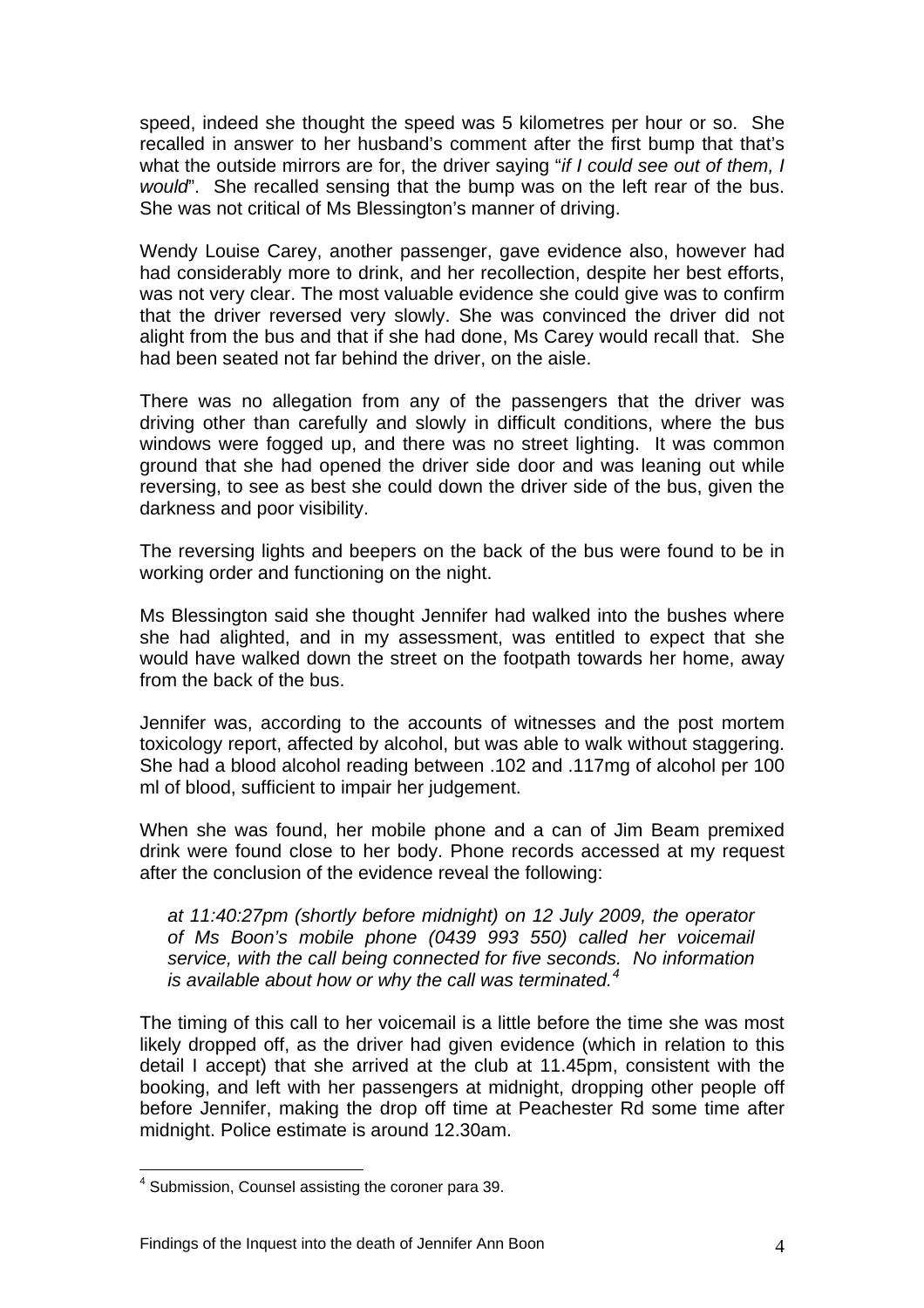The fact her phone was located near her body when she was found, permits the inference to be drawn that Jennifer may have checked her phone when she got off the bus, before intending to walk away and the presence and location of the can of alcohol suggests she had been continuing to drink the alcohol after alighting. There is a real likelihood in my assessment, that these things may have distracted her in her slightly alcohol-affected condition, and made her less careful than she might otherwise have been, of an obvious reversing bus.

It is difficult to understand why Ms Blessington would have embellished her original evidence by adding the details about wiping the mirrors and getting out of the bus to check behind it, as the charge against her was discontinued, and additionally, there was no fresh allegation of unsafe driving. As I have already noted, the consistent accounts of the passengers were that they found no fault with her driving, in difficult conditions, and that most of them thought the bumps were the bus hitting a letter box, or going into the gutter, both perfectly plausible theories. It is true witness Jonathan Lee recalled thinking or saying when the bump occurred, "*I hope that's not Jenny".* He however took no action on this thought.

On the basis of the evidence I have received, I am not satisfied there was fault in Ms Blessington's manner of driving such that I would be led to reasonably suspect she had committed an offence, and nor that I would refer the information obtained during the inquest to the chief executive of Queensland Transport<sup>[5](#page-5-0)</sup> under the Act.

#### **Findings**

I make the findings required by s 45 Coroners Act 2003, as follows:

**Identity of the deceased** – The deceased person was Jennifer Ann Boon born on  $27<sup>th</sup>$  March 1964.

**How she died** – Jennifer died of the multiple significant injuries, largely significant crush injuries to the head, caused in a motor vehicle collision.

**Place of death** – Jennifer died on or near a service road, located adjacent to Peachester Road, Beerwah, in the vicinity of 487 Peachester Rd, Beerwah.

**Date of death** – She died on  $12<sup>th</sup>$  July 2009.

**Cause of death** – The cause of Jennifer's death was a non-intentional collision between the bus driven by Ms Louise Blessington and Jennifer as a pedestrian. The evidence does not conclusively establish whether this collision was as a cause of momentary inattention or distraction on the part of Jennifer, or for some other reason. Her death was not as a result of careless or negligent conduct on the part of Ms Blessington.

<span id="page-5-0"></span> 5 Coroners Act 2003 Qld s 48(2)(b)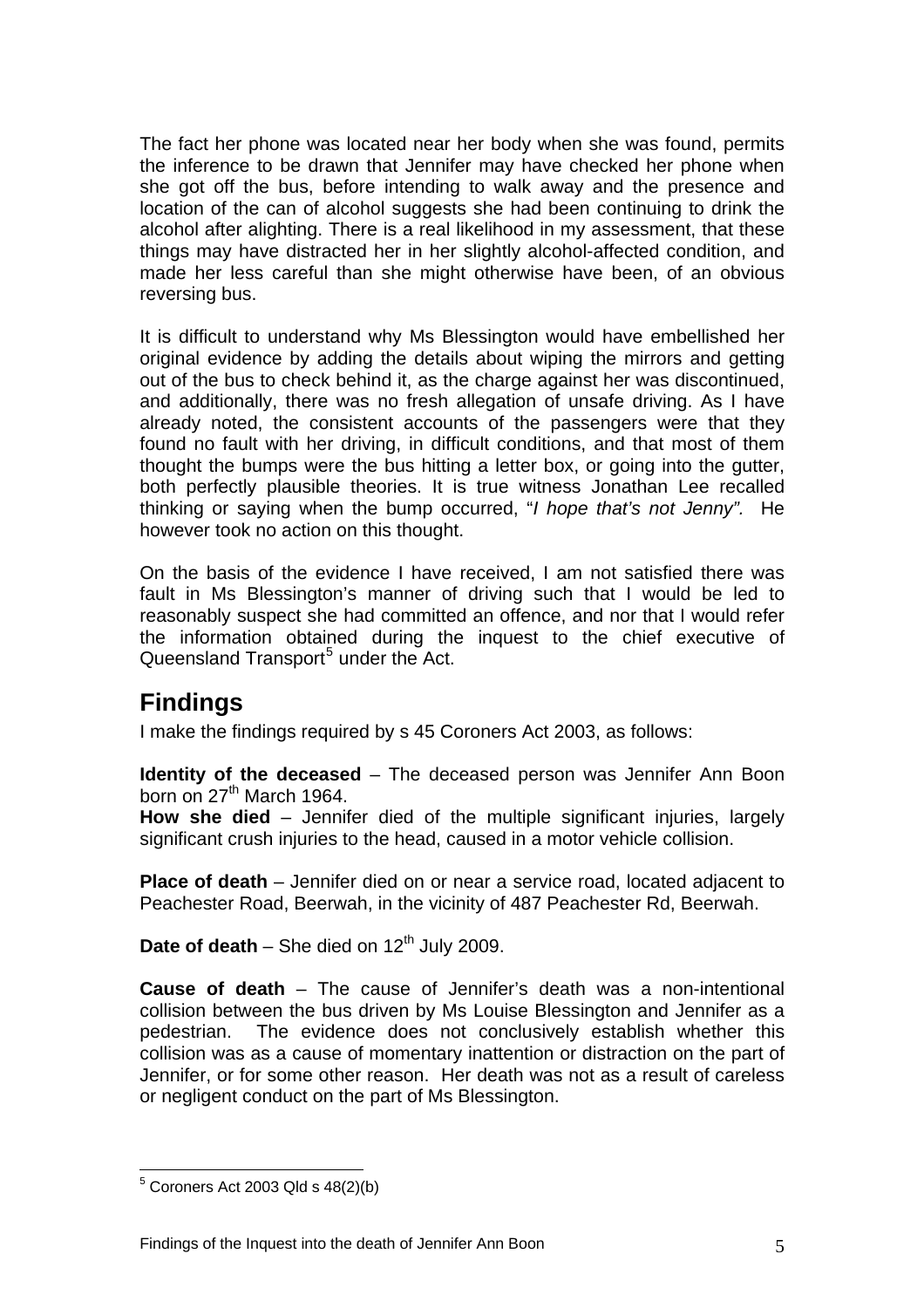## **Coroner's Comments**

When an inquest is held a coroner may consider whether or not it is appropriate to make comments connected to the death of the deceased person relating to:

- (a) public health and safety;
- (b) the administration of justice; or
- (c) ways to prevent deaths from occurring in similar circumstances in the future<sup>[6](#page-6-0)</sup>.

Before the inquest I notified that I would consider the following issue:

*Whether any changes to vehicles, driving practices or the physical environment are both practicable and likely to prevent deaths from happening in similar circumstances in the future.* 

I received evidence about this issue by the following means:

- Recommendations made by the investigating officer Senior Constable D L Lonergan of Sunshine Coast Forensic Crash Unit in his Coronial Report (Exhibit A1) at p24;
- A letter dated 18 March 2011 from Dept of Transport and Main Roads addressed to the Coroner commenting on the police recommendations (Exhibit A5);
- A letter dated 31 May 2012 from Butler McDermott Lawyers for Mr Boon, addressed to the Coroner (Exhibit A7);
- A letter dated 19 June 2012 from Dept of Transport and Main Roads (Exhibit A8) addressed to Counsel assisting the Coroner and addressing the recommendations proposed by Butler McDermott Lawyers;
- Oral evidence given to the inquest by Mr Raymond Gordon Hee, a manager of the company employing Ms Blessington, who had been in the transport industry for 15 years, including as a driver of passenger buses. He had had some input into changes introduced in the company after the accident, including the introduction of a requirement that drivers not allow passengers to alight from buses before any necessary reversing manoeuvre has been completed. Whilst he spoke from his own experience in the industry, his evidence was not in any legal sense, expert evidence.

It is noteworthy that in substantially more than 190 million annual bus passenger movements during the period 2004 to 2011, Jennifer's death was the only passenger/pedestrian fatality arising from a bus arriving at or leaving

<span id="page-6-0"></span> 6 Coroners Act 2003 Qld s 46(1)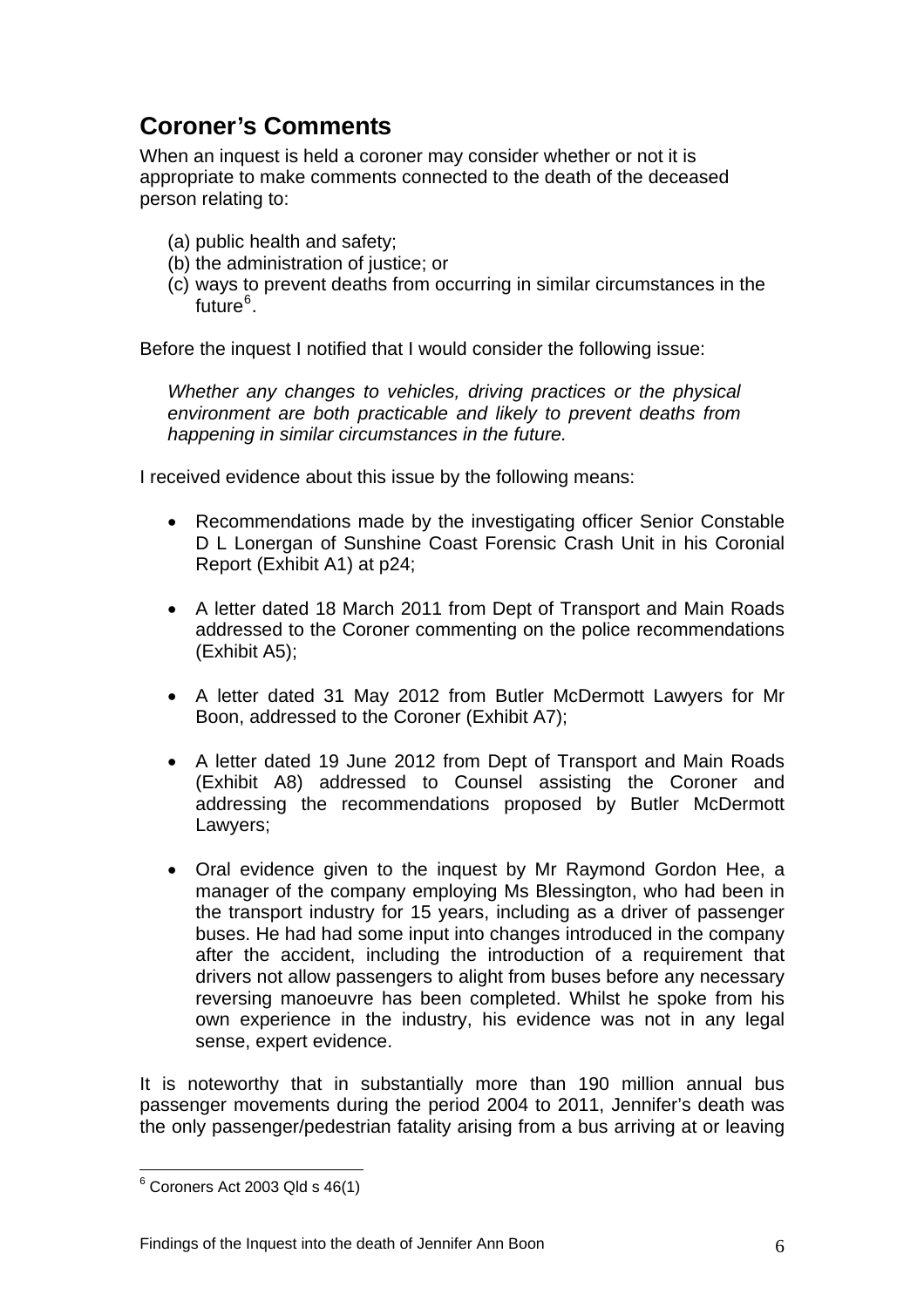a bus stop. There are approximately 2600 Accredited Operators supplying bus services in Queensland and over 400 annual audits are carried out to ensure such operators are compliant with their statutory obligations.<sup>[7](#page-7-0)</sup>

Jennifer's untimely death is devastating to her family and friends, but the statistics do show that the safety measures currently in place are largely remarkably effective. It is not necessary that in the present circumstances, I attempt to catalogue all the existing safety measures that Accredited Operators are required to comply with to achieve this safety record.

I shall deal with the measures that were advocated in their final submissions by Mr Minnery and Mr Boyce.

- 1. that the Department of Transport and Main Roads, through its Operator Accreditation process conducted pursuant to the *Transport Operations (Passenger Transport) Act 1994*, ensure and enforce that all drivers of passenger vehicles complete any and all necessary reversing to allow a driver to continue with the journey prior to allowing any passengers to alight at a particular stop, and further that no driver of a passenger vehicle reverse that vehicle without first ensuring unrestricted or adequate visibility to the rear of the vehicle, through the use of a person assisting, getting out of the bus and performing a visual inspection, a camera or other appropriate means. <sup>[8](#page-7-1)</sup>
- 2. that all companies operating in Queensland give serious consideration to the installation of reversing cameras on all passenger vehicles capable of being fitted with such equipment. That the Department of Transport and Main Roads communicate this recommendation to all Accredited Operators (as a recommendation, rather than a requirement) through the use of the Operator Accreditation system or other means more suited to such communication.<sup>[9](#page-7-2)</sup>
- 3. that the Department of Transport and Main Roads give consideration to the need for an appropriate public education campaign, designed to educate the public on the dangers of larger passenger vehicles, and the need to act in a safe and prudent manner when in close proximity to such vehicles, and to give consideration to any visibility issues that might be presented to both the driver in seeing any passengers, and the passengers in seeing around the vehicle. It is recommended that such an education campaign is to be designed and implemented at the discretion of the Department, after due and appropriate consideration to any available data on such safety issues. <sup>[10](#page-7-3)</sup>

 7 Exhibit A8

<span id="page-7-1"></span><span id="page-7-0"></span><sup>&</sup>lt;sup>8</sup> Para 53 Submission, Counsel assisting the Coroner

<sup>&</sup>lt;sup>9</sup> Para 58 Submission, Counsel assisting the Coroner

<span id="page-7-3"></span><span id="page-7-2"></span><sup>&</sup>lt;sup>10</sup> Para 74 Submission, Counsel assisting the Coroner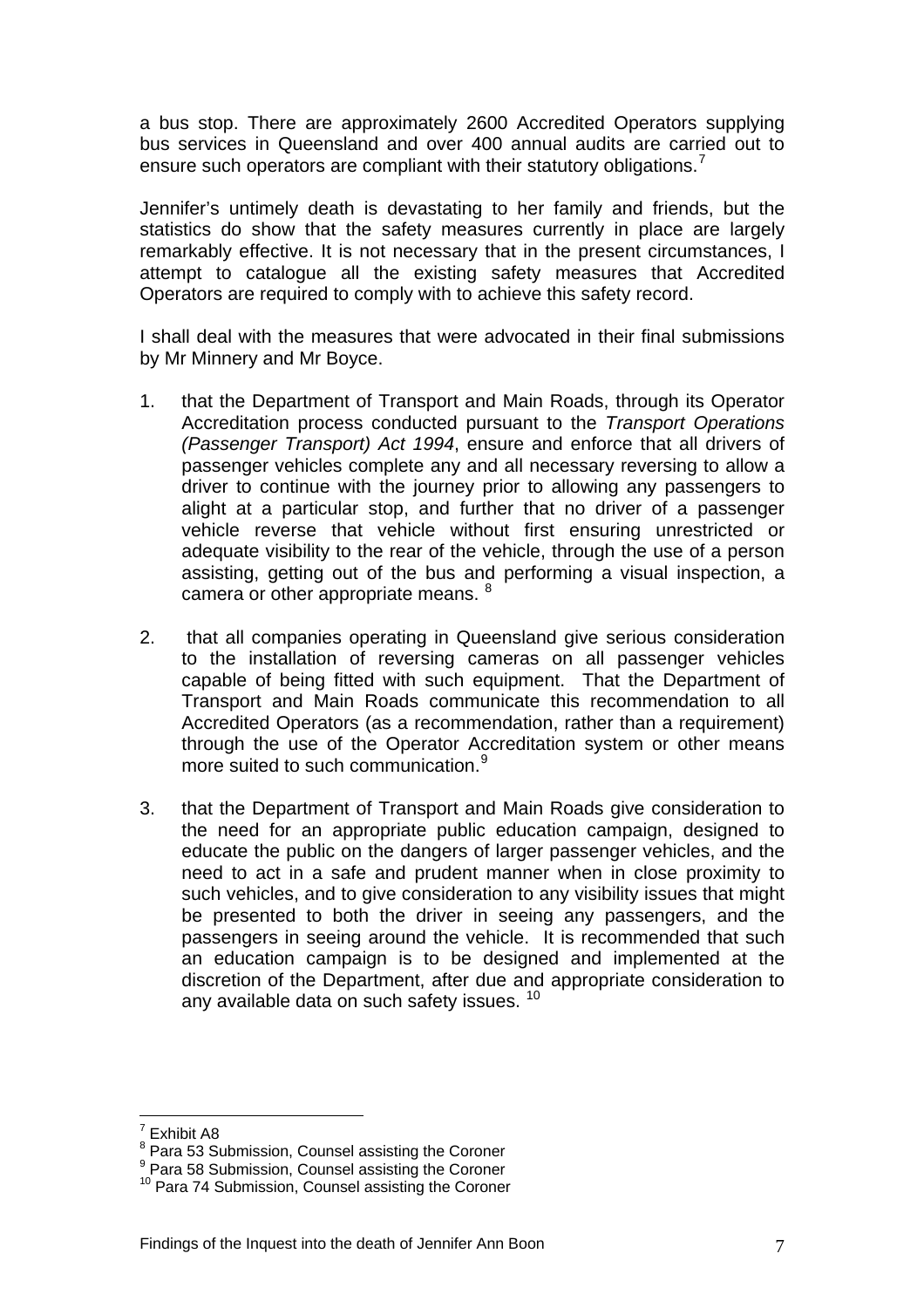- 4. Installation of external cameras to eradicate blind spots and to enable the driver to observe all around the vehicle (including retro fitting to existing vehicles).<sup>[11](#page-8-0)</sup>
- 5. Installation of pedestrian protection radar systems with automatic braking to stop a vehicle that is being driven towards a pedestrian.

In the circumstances prevailing in the Peachester Rd service road on the night of  $12<sup>th</sup>$  July 2009, had the bus had a reversing camera, as long as Jennifer was within range of the camera, and sufficient illumination was provided by a light on the back of the bus (as there was no other light source), the reversing driver would have had a significantly increased chance of having observed her presence behind the bus.

It would not have been practicable for Ms Blessington to have enlisted a passenger to alight in order to direct the bus and to ensure there was nobody behind the bus, as the passengers in this instance were being transported for their own safety. It would not have been reasonable to place an onus on her to commission the most sober passenger to do the task. It would not be economically feasible for example, to require all buses to carry an additional employee, in case this task had to be performed on any given journey.

Side cameras on the bus would not have improved visibility along the sides of the bus unless there was substantial lighting emanating from the sides of the bus to illuminate objects to be detected by the cameras. I accept the DTMR response<sup>[12](#page-8-1)</sup> to the proposal by Mr Boyce that buses should have additional lighting (he used the term "adequate") to illuminate along the sides of the bus, that shadowing that may be created by such a light source has the potential to alter or impair a driver's depth perception potentially creating a deceptive understanding of the location or proximity of persons or other hazards.

This bus was equipped with flashing lights and an audible beeper that were operating while the bus was reversing. In the dark and at that hour of night, in the quiet dark street, there would have been a strong signal that the bus was reversing and a warning to a pedestrian to remove themselves from the danger presented by the reversing bus.

I am satisfied that had the driver performed and completed the reversing manoeuvre before letting the passenger alight from the bus, this simple action would have saved Jennifer's life. I note Mr Hee's evidence that the company has implemented this measure as a requirement of all its drivers.

In relation to the question of installation of either or both of the two types of radar detection devices to alert drivers to the proximity of pedestrians or obstacles, incorporating alarms and/or automatic braking systems, I accept the response of DTMR that they have their limitations. I accept that currently it appears they are able to detect only objects above a height of 80cm from

 $\overline{a}$ 

<sup>&</sup>lt;sup>11</sup> Submission Butler McDermott Law 4 e I

<span id="page-8-1"></span><span id="page-8-0"></span><sup>&</sup>lt;sup>12</sup> Exhibit A8